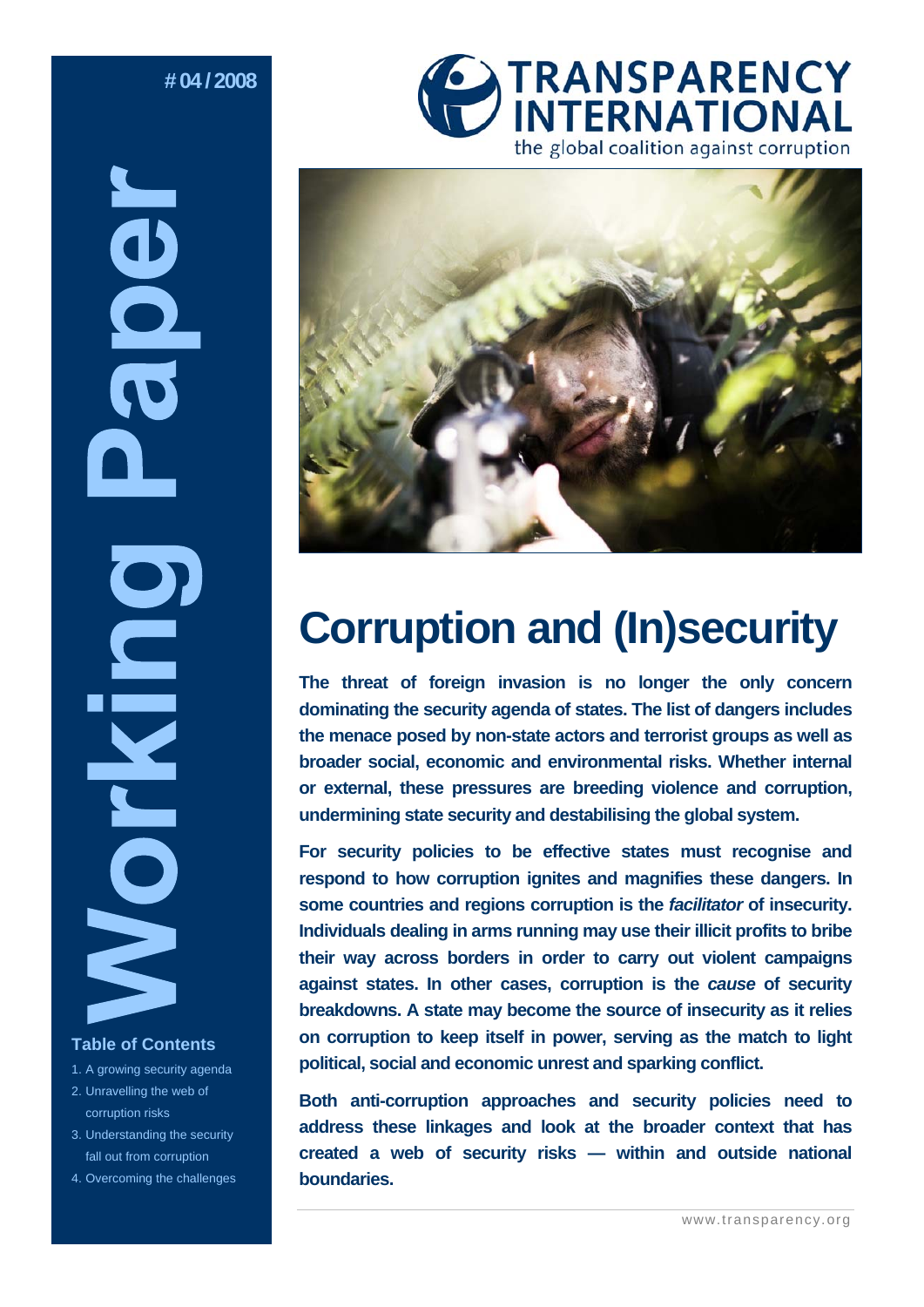

#### **Redefining security in the 21st century**

The term 'security' often refers to protecting a country or group of countries — including their citizens, territory and property — from external threats and risks. They may be military or non-military in nature and can arise from different actors and sectors.

Based on this refined view, appropriate security responses involve actions and policies that are preventative as well as defensive. A country's police, military and civilian authorities are considered the gatekeepers of this work.

A broader conceptualisation of security has evolved, however, that looks at the many interrelated variables conditioning it. This change reflects the shift away from seeing armaments as the core solution to and source of insecurity, and conflicts as solely state-to-state.

It recognises social, political, economic, technological and environmental factors as equally creating widespread and severe security risks that require prevention, mitigation and responses on the part of states.<sup>4</sup>

#### **Putting people at the centre of a security paradigm**

Rather than only looking at how states defend themselves against external attacks, 'human security' has emerged as an alternative view. This concept focuses on how to protect individuals and communities from a wider range of threats posed by civil war, genocide and the displacement of populations.

Efforts are aimed at identifying and responding to the sources of the problem that are endangering the lives and livelihoods of individuals, communities and countries.

Policy solutions include economic development, social justice, environmental protection, democratisation, judicial reform, disarmament and respect for human rights.

# TRANSPARENCY the global coalition against corruption

# 1. A growing security agenda

Traditional military notions of state security have given way to include a wider range of threats posed for citizens and communities (see boxes). Contraband trading, uncontrolled migratory and refugee flows, state-led violence, rigged elections, pandemics and environmental degradation — these by-products of corruption all form part of today's growing list of security concerns.

When corruption and security risks combine, the mix can compromise the safety of millions for the benefit of a few. One corrupt act can set off a chain of events that shatters security and undermines stability. Kickbacks and bribery may be used to facilitate terrorists slipping across borders and reaching their targets, as has been well-documented in countries from Kenya to Russia, Morocco to Thailand. Criminal networks may use pay-offs to produce contraband goods that bankroll their anti-state activities, as armed groups have done in Armenia, Azerbaijan and Georgia.<sup>1</sup> National revenues generated from natural resources may be stolen by politicians and channelled to fund armaments for the military and to keep the status quo of governments, as in Sudan and Chad. As each of these cases demonstrate, different types of corruption have different impacts that undermine the broader umbrella of countries' security concerns.

# 2. Unravelling the web of corruption risks

Within this framework, corruption serves to both facilitate and cause security risks globally, regionally and nationally. Studies show that it is no coincidence that low accountability, reduced transparency, heightened corruption and greater insecurity are occurring simultaneously in many countries. $2$  Corruption weaves different actors together at different levels who chip away at the pillars political, military, social, economic and environmental — that sustain security:

- *Political*: The 'buying' of political candidates, the judiciary and local police forces. These monies may flow from drug traffickers, businessmen or powerful political elites and be used to distort security-related decisions.
- *Military*: Unaccountable and questionable procurement processes by ministries or private contractors.
- *Social*: The use of bribery and power by organised crime groups to facilitate, for example, human trafficking and small arms running (see box on page 3).
- *Economic*: The theft of public monies generated from natural resource wealth to fund paramilitary groups or insurgents.
- *Environmental*: The payment of bribes by governments and companies to dump hazardous waste and materials in marginalised communities.

When it comes to addressing these insecurities, governments can be both part of the problem and the solution. In the cases of countries like China, Chile, Germany and Jordan, government-led efforts to combat corruption have targeted one or more of the dimensions affecting a state's security risks. In other instances, governments have systematically used corruption to fuel national, regional and global conflagrations at the cost of the security of their citizens.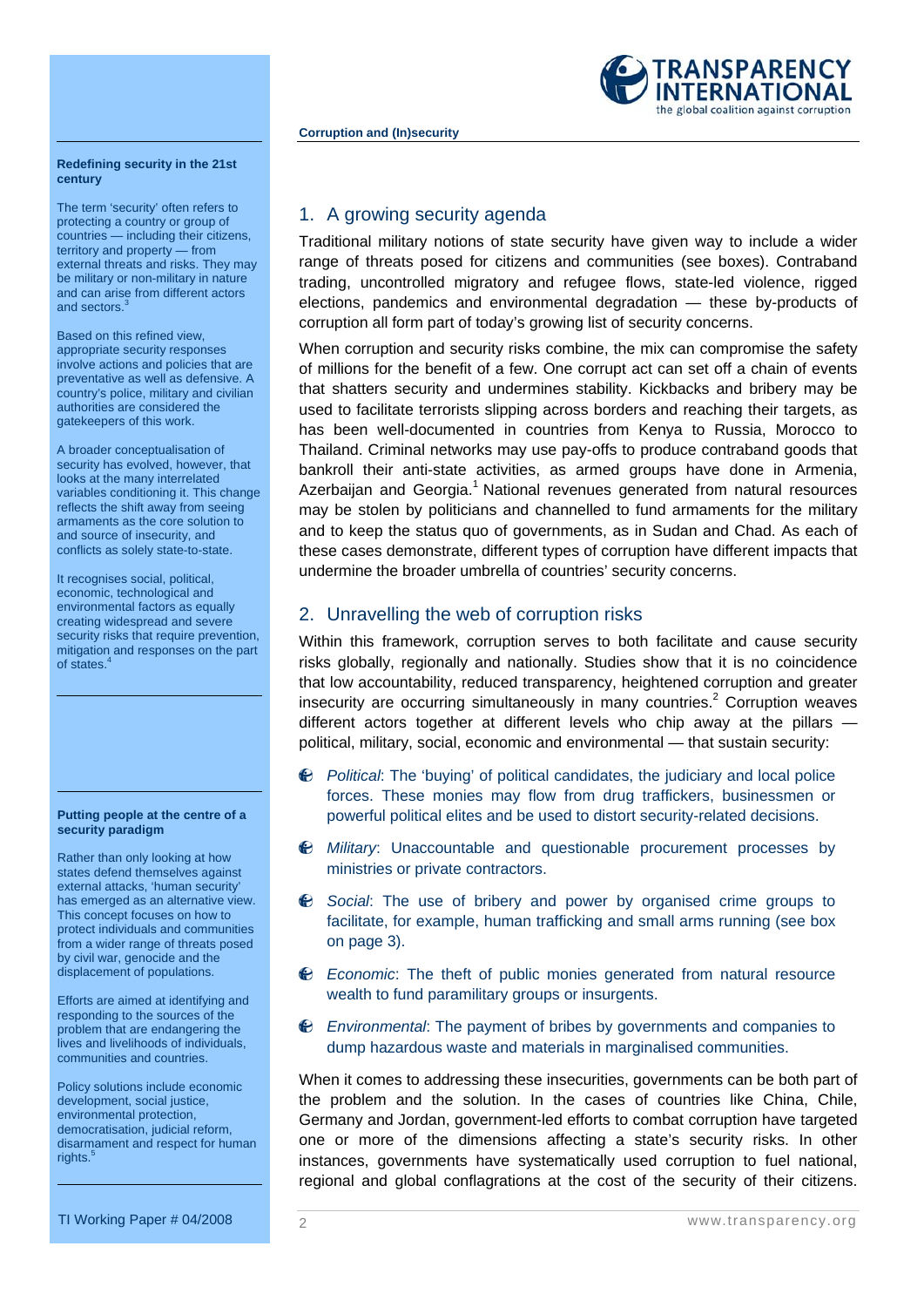

Chad (1,6), the Democratic Republic of Congo (1,7), Myanmar (1,3) and the Sudan (1,6) rank in the bottom five per cent on the 2008 Corruption Perceptions Index (CPI) produced by TI. These countries' governments are also commonly named among the worst perpetrators of violence against their own citizens.

At the same time, corruption and insecurity can spring from relatively stable and well-governed states when there are breaches in their own accountability, transparency and integrity. Recent scandals in the US and UK regarding opaque defence industry practices serve all too well as a reminder of corruption's reach. US dealings in Iraq in particular have been under constant scrutiny after a series of shadowy military and oil contracts were uncovered which flouted US and Iraqi government policies.<sup>6</sup> One study by the Inspector General for Iraq Reconstruction found that the Coalition Provisional Authority (CPA) mismanaged contracts worth US\$ 88,1 million, overpaid on at least 11 projects and saw US\$ 36 million in weapons go missing. Private and public actors on both sides have been implicated in the abuse. According to the TI Global Corruption Barometer 2007, US citizens' cynicism of their government's ability to fight this and other types of corruption have placed the US in the bottom quintile of countries — and among states such as Argentina, Albania and Russia — for their efforts to combat abuse. $^7$ 

# 3. Understanding the security fall out from corruption

The security agendas of countries — including more traditional concerns related to questions of borders and defence — have been surprisingly disconnected from the anti-corruption discourse. Yet policies made under a country's security doctrine can produce extremely distorted results when corruption enters into the equation.

Corruption can *facilitate* as well as *cause* a rise in security risks for countries and citizens, linking together political, military, social, economic and environmental concerns. In both cases, increased insecurity can lead to increased corruption, creating a vicious cycle. Governments may use citizens' greater sense of 'insecurity' (whether real or perceived) and the banner of 'national security' to hide abuses and withhold information — actions which, in turn, can contribute to elevated security threats. Such opacity is occurring as traditional security funding is soaring. In the last 10 years, world military spending has jumped 37 per cent, with the US accounting for more than half of all current outlays. $8$ 

Corruption can *facilitate* insecurity through different channels and actors. It can:

*Serve as an accomplice for violence*. Bribery has been used as the  $\bullet$ grease for getting nuclear arsenals and arms out of countries (often transitional or fragile states). A variety of former Soviet republics (e.g. Belarus, Georgia and Tajikistan) and other countries like Pakistan top the list of nations sending these deadly materials abroad.<sup>9</sup> Security checkpoint payoffs have also been used to give a safe passage to terrorists to cross borders and carry out attacks. For example, Russian investigators traced the airliner attack by Chechen insurgents in 2004 to a bribe of less than US\$ 180 that was paid to get them on board without proper identification.

#### **Organised crime: A transnational risk**

A string of recent public opinion polls in European Union (EU) member states have revealed that organised crime and its links with corruption rank high among citizen concerns.

A *Eurobarometer* survey (2007) of citizens in these countries showed organised crime and terrorism as the top area that needs to be addressed with neighbouring states (61 per cent of respondents). For EU member states, it was also ranked as the third most mentioned national policy issue (23 per cent), after social justice (43 per cent) and peace and security (27 per cent).

These results follow previous *Eurobarometer* findings (2005) that more than half of EU citizens (54 per cent) see corruption as the driving force behind organised crime in their countries.<sup>10</sup>

For example, organised criminal groups in the EU — particularly from Albania, Romania and Turkey have been linked to human trafficking rings that often bribe border guards and use personal networks to move their victims across countries.

**'If customs, police and security professionals are corrupt, no expensive high-tech devices will provide our citizens with the security they deserve. If corrupt public servants provide false identity documents, terrorists will move more freely throughout the world, and all of our societies will be threatened.'** 

*- Ron Noble, Secretary General of Interpol<sup>11</sup>*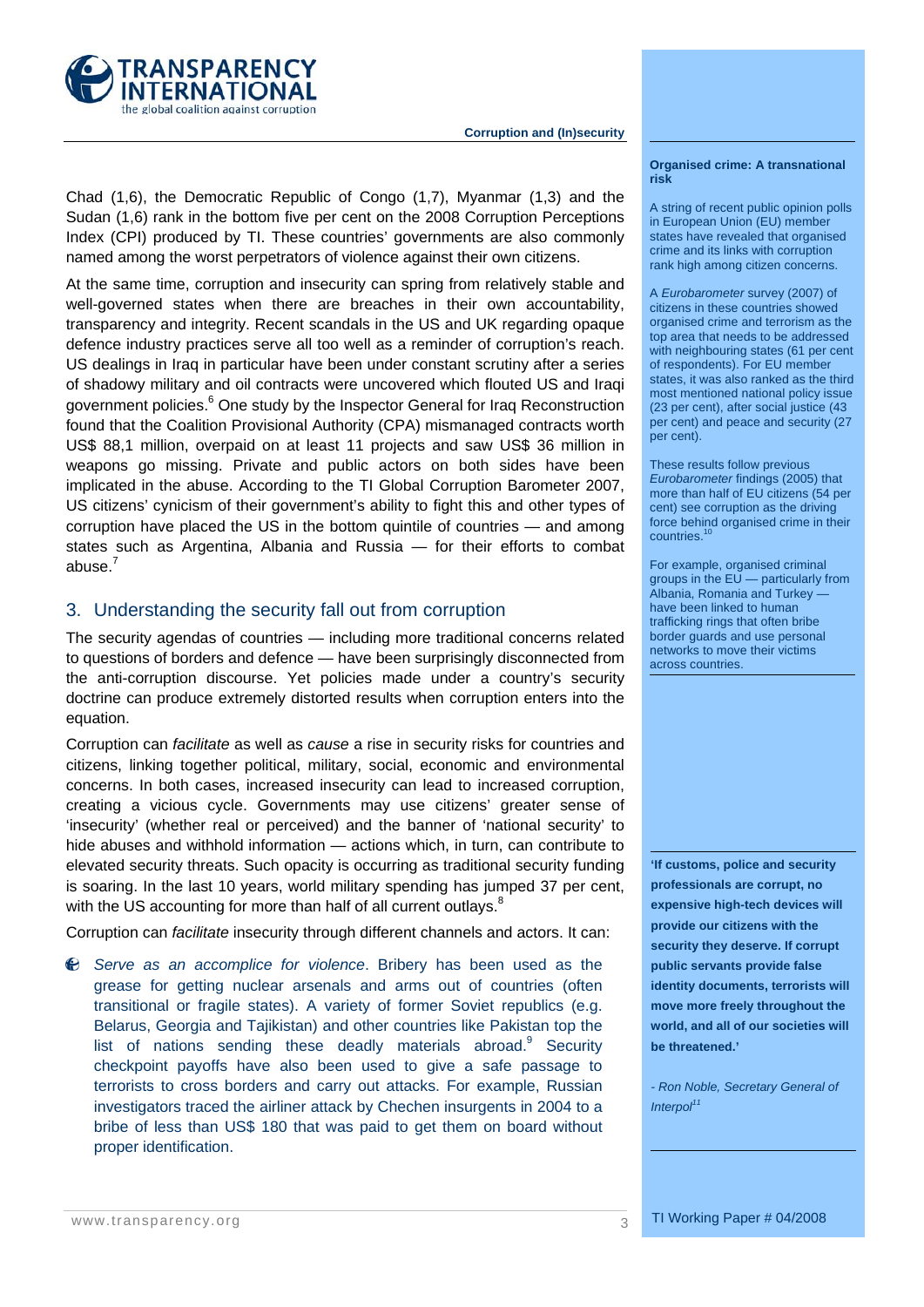

- *Reduce government resources for key sectors*. When corruption casts its shadow on decision-making, already limited resources to address the broader scope of security risks are reduced, inappropriately spent or siphoned-off for personal use. For example, studies have shown that corruption is associated with the skewing of public expenditures towards defence funding and away from basic services, as measured by the share of national income dedicated to each.<sup>12</sup>
- *Decrease government accountability*. Executive and legislative privileges may be expanded beyond the powers that citizens have given, and used to dodge questions of accountability on a government's military decisions or actions in other spheres. Under a scenario of limited accountability, arms sales and military support may be granted to countries based on unclear criteria and opaque decision-making. Private military contractors and region-wide security operations may fall into a void, without proper control or safeguards guiding their actions.
- *Limit access to information*. As perceptions of insecurity rise, the notion of 'national security' may be perversely claimed by governments to prevent the spotlight from being cast on corrupt activities or to quell dissent. By employing the 'security' veil, information may be blocked on issues like the awarding of defence contracts. Even in times of peace, matters of state 'security' have always been considered outside the public domain. For example, neither the International Monetary Fund nor the World Bank requires countries to report on defence spending as part of public finance rules, although transparency in government expenditures for education, health, the judiciary and a battery of other sectors is expected.<sup>13</sup>
- *Promote impunity*. Particularly in times of war or conflict, citizen rights and due process may be violated in the name of preventing 'terrorism' or under the claim of 'national security': with their personal safety already threatened, citizens may be discouraged from exposing cases of corruption. Legislation approved in Russia in 2006 now considers extremism to include any criticism of a public official. In countries such as China, Jordan, Nepal and the US, anti-terror measures have re-classified certain acts of political dissent as falling within the scope of the law. Freedom of expression suffers most when such protections are eroded. The media may be forced to reveal sources or not publish stories. Although 100 countries have laws protecting journalists and their sources, the US, Canada, Netherlands and Ireland are conspicuously missing from the list.

Corruption can also be the *cause* of insecurity; most notably when systemic abuse makes governments the source of the problem. In such cases corruption can:

*Exacerbate security threats*. While representing less than one per cent of international trade flows, arms exports are estimated to account for 50 per cent of all corrupt transactions globally.<sup>14</sup> Corruption allows for breakdowns in the delivery of supplies to go unaccounted for and arms smuggling to flourish. In the small arms trade alone, estimates are that

**'Secrecy is a form of corruption, even when it is not used to hide the illegal enrichment of people in government…How can we be sure that resources intended for the development of the region's countries will be used in the best possible way, if governments refuse to disclose how they use significant parts of their national budgets?'** 

*- Oscar Arias, Nobel Peace Prize Winner and President of Costa Rica15*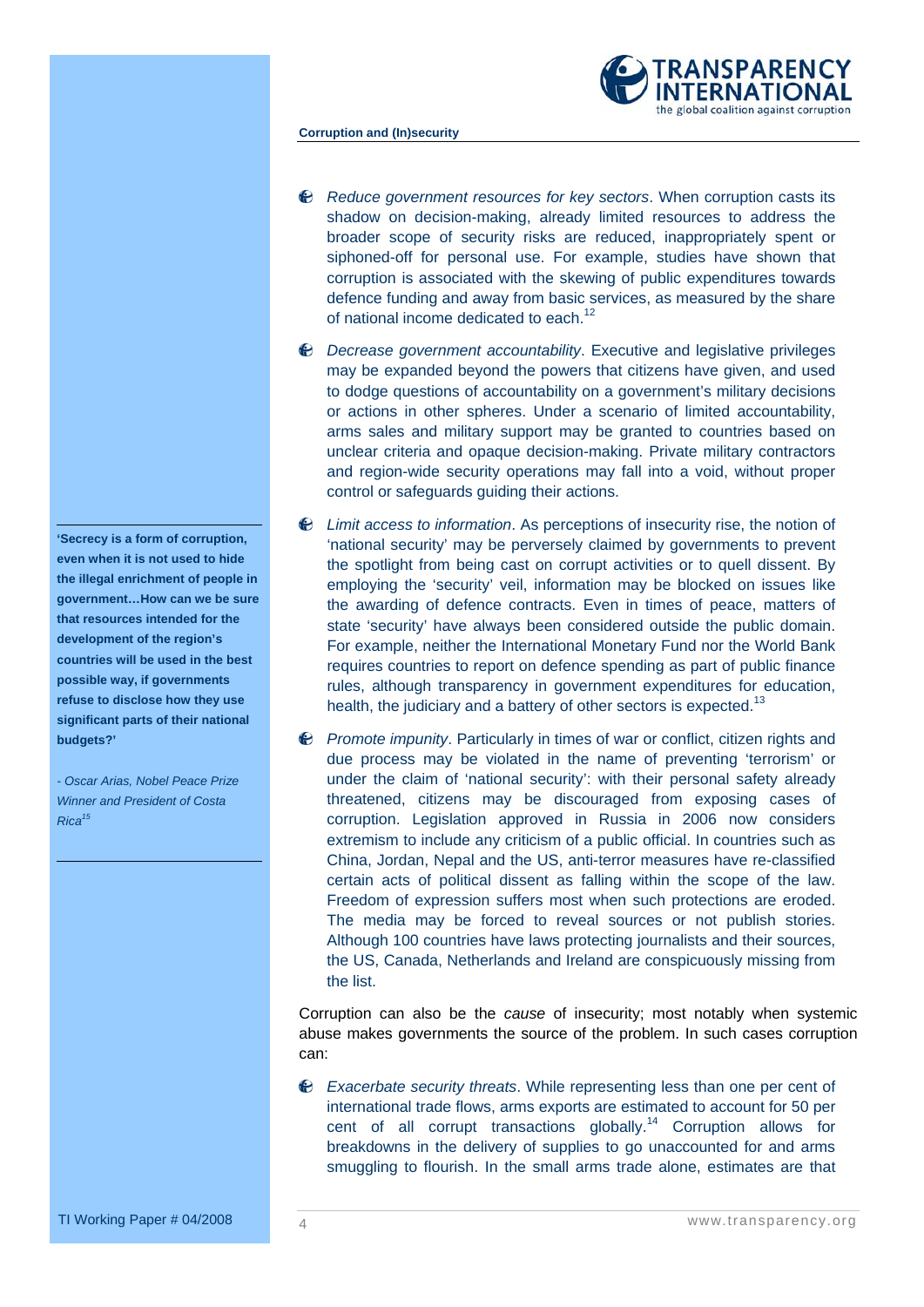

black market sales may top US\$ 10 billion annually.<sup>16</sup> Illegal trading and weak export controls mean that a country may find the weapons it has sent legally to partners and suppliers in the hands of its greatest security threats, as has happened in Colombia, Panama, Iraq, Somalia, Haiti and Afghanistan. The push for a United Nations treaty to address these gaps and other issues of arms excesses has been strong, but action is currently stalled due to resistance by big exporters like the US.

- *Fuel conflict*. The systematic stealing and misappropriation of state funds by corrupt governments breeds discontent and conflict among citizens, as has been evident by separatist movements in resource-rich countries like Indonesia and Nigeria. In the past, such monies have been used to directly support insurgents (Afghanistan and Iraq), attack citizens (Sudan) and export conflict (Liberia). Non-state actors also enter into this equation, using financing from drug, contraband and human trafficking to fund violence. For example, the TI national chapter in Colombia has analysed the links between the drug trade, armed insurgents and the capture of the state.<sup>17</sup>
- *Promote state capture and abuse.* When corruption is dictating the rules of the game, increases in spending do not necessarily mean more effective security policies. Even in a context of rising donor flows to military allies, the effectiveness and sustainability of spending are likely to be compromised if the recipient government is corrupt. For example, a rise in military funds to kleptocracies can only serve to bolster unpopular governments and increase insecurity.
- *Destabilise regions and the international system*. Countries as diverse as Lebanon, Pakistan, the Sudan and the Congo form part of a network of nations where domestic corruption is undermining global security and threatening international peace.<sup>18</sup> These countries present past and future challenges for preventing and resolving conflicts vis-à-vis peace building and peacemaking while also feeding into economic, environmental and social insecurities.
- *Undermine peace processes*. In cases where claims of corruption compromise peace processes, it can increase instability rather than alleviate it, as has happened in Haiti, Sri Lanka and Timor Leste.<sup>19</sup> Research in the South Caucus region has shown that peace building is often difficult to achieve when one side perceives the other to be corrupt.<sup>20</sup> Corruption can also complicate demobilisation, disarmament and reintegration initiatives. Former warlords may run off with a few cronies and the money, leaving their fighters without funds, but with guns.

# 4. Overcoming the challenges

Perceptions, behaviours and norms are difficult to change, yet such shifts are essential to break the ties that have formed between corruption and insecurity. Refocusing security policies will require the work of a broad base of stakeholders from across the branches of government and sectors of society.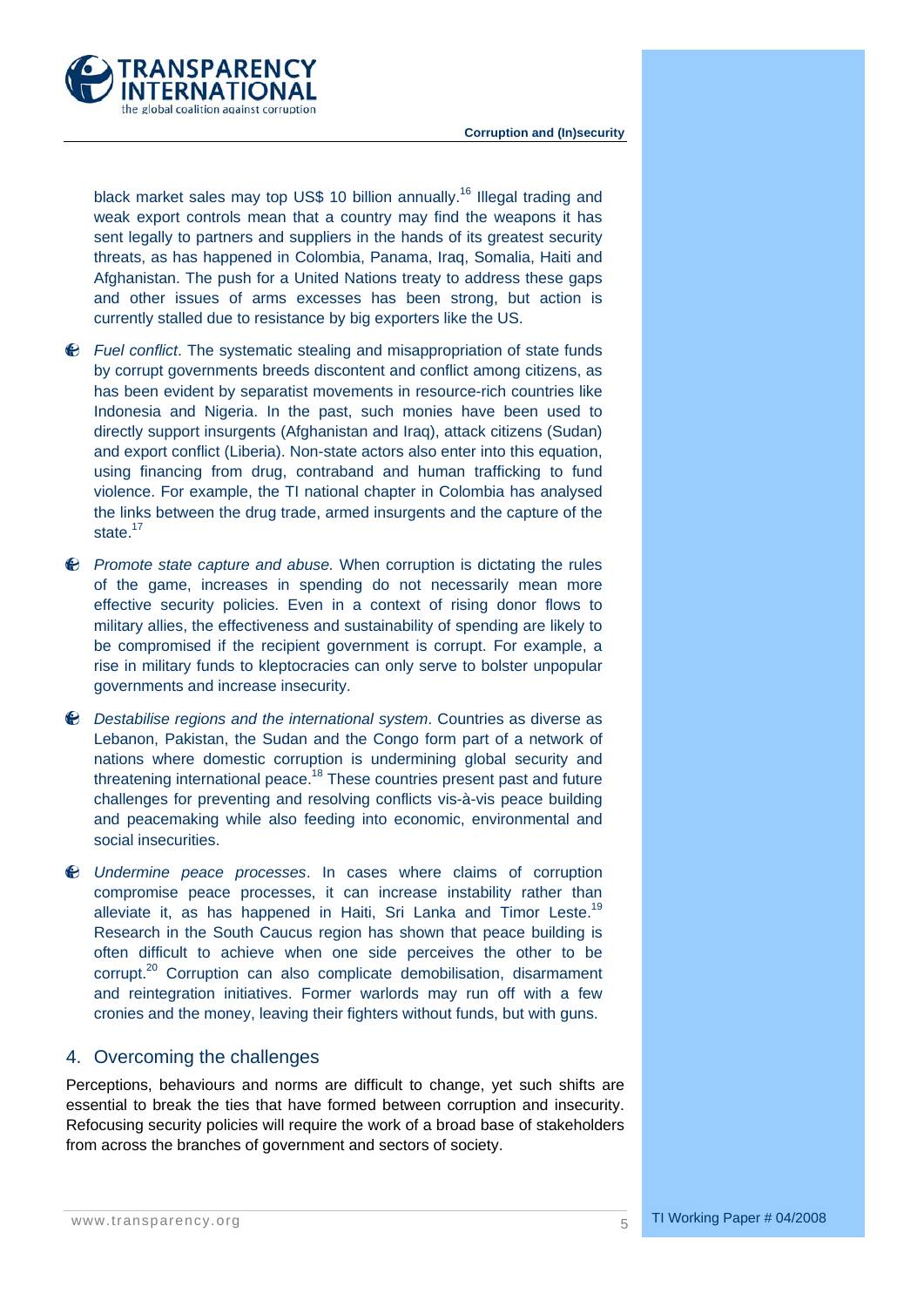

#### **Contextualising 'security' and its role in corruption**

Finding entry points to address security risks facilitated and caused by corruption will be conditioned by country and cultural contexts.

In many Arab countries, the governments are seen as 'care-taker states' and above citizen demands regarding access to information, transparency or accountability of their actions. In Saudi Arabia and other Gulf States, for example, the lack of accountability has created fertile terrain for corruption to take place within these countries' security institutions.

In other states, 'security' matters are considered solely a question of defence, sacred and outside the reach of citizens and the law. Sudan, Syria and Libya, among other countries, are known for being nontransparent when it comes to the states' administrative, financial and operational dealings on security.

It must also involve simultaneously reducing the risks of corruption and insecurity — which is no easy task given the panorama of problems presented by both sets of issues. To pursue this work, efforts will need to target building political will at the country and regional levels to ensure that there is a common understanding as to why an integrated agenda of different sectoral initiatives serves to strengthen security policies and address the different risks that corruption creates (see box).

Some ways to operationalise these shifts might include:

*Military:* 

- $\bullet$  Working with the military to emphasise how operations can become more effective and efficient by eliminating corruption, including more transparent disclosure of procurement, enforceable codes of conduct (anti-bribery) and integrity pacts (between governments and suppliers).
- Leading training workshops for security officials and citizens on how to strengthen preventative anti-corruption measures. A programme led by the TI national chapter in the UK (www.defenceagainstcorruption.org) has focused on scaling this up to the regional level.

# *Political:*

- $\bullet$  Partnering with legislatures on designing a security strategy that mainstreams anti-corruption measures and looks at how it complements different sector policies.
- $\bullet$  Building a dialogue with ministerial officials on the channels through which corruption compromises the different dimensions of security. The experience of TI's work in Poland shows how such exchanges can result in institutional change — in this case the creation of an anti-corruption policy for the ministry of defence.
- $\bullet$  Referencing global and regional codes to assist governments to design more effective policies that reach the root of the problem. These include the Development Assistance Committee (DAC) guidelines on helping prevent violent conflict, which have been produced by the Organisation for Economic Co-operation and Development (OECD).
- Working on judicial and police reforms that target limiting the opportunities for political and business elites to coopt the process, as well as by groups tied to contraband and terrorism.

# *Social:*

Mapping how corruption facilitates and causes insecurity, including the actors and outcomes involved. Such an assessment must also include a consideration of what happens when anti-corruption efforts are effective or back-fire. In post-conflict countries, stemming the flow of corruption as part of demilitarisation efforts may actually spark greater violence if compensatory benefits and incentives are not in place for the fighters returning home. Breaking up illegal markets that are facilitated by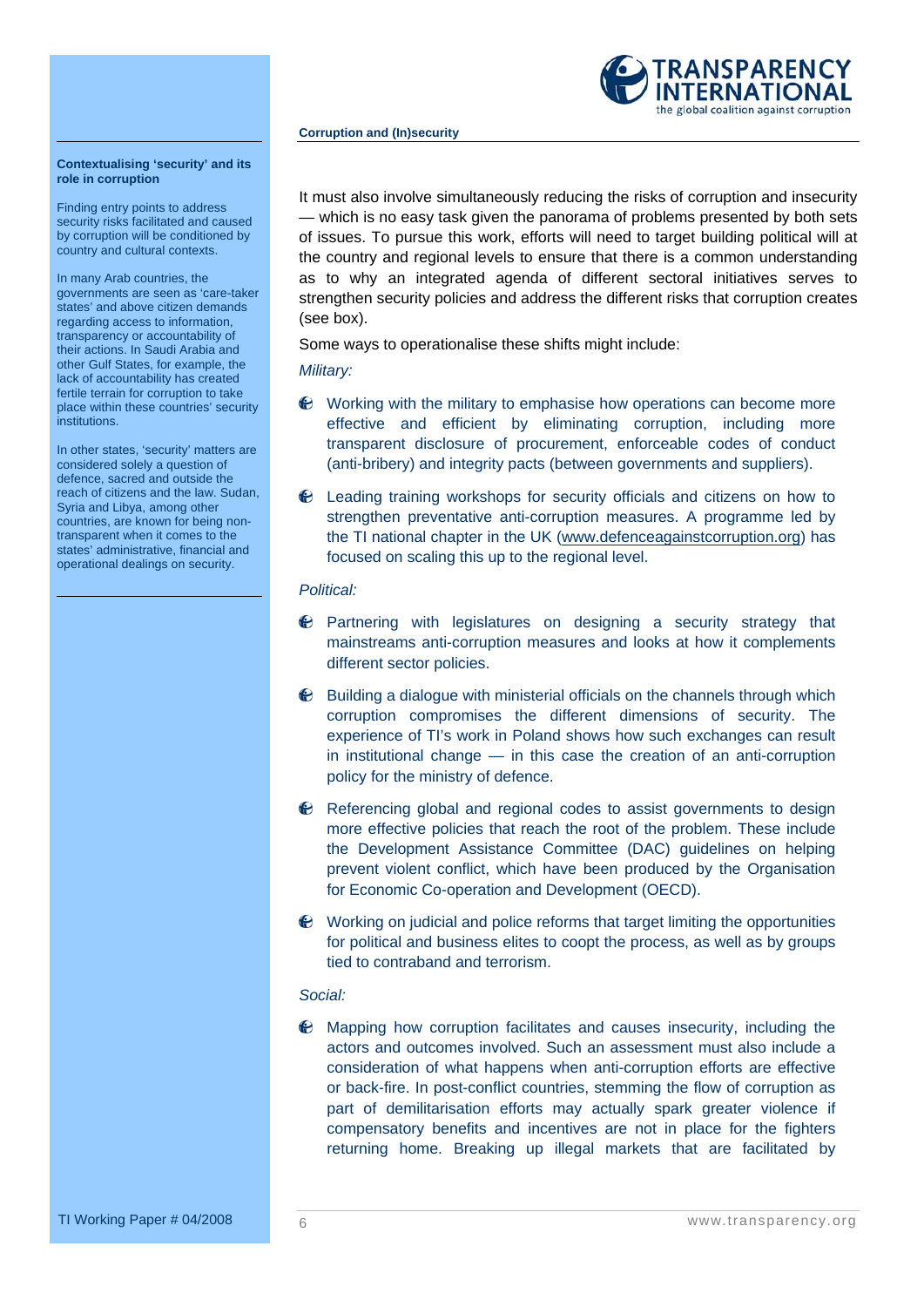

corruption can also lead to greater insecurity and violence once the rules of the game shift.

Doing outreach and advocacy activities with the electorate to illustrate how petty bribes, the sale of contraband and the purchase of counterfeit products are sources of weakened security, in the same way as questionable military contracts and non-transparent arms exports.

# *Economic:*

- Drawing on the OECD Anti-bribery Convention and United Nations Convention against Corruption (UNCAC) to assist countries in formulating supportive structures for the prevention and punishment of corruption (in partnership with parliamentarians and civil society). $^{21}$  The establishment and use of an independent anti-corruption body can help advance this work.
- Working with different industries (e.g. defence, forestry, agricultural) and actors (public, private and civil society) to develop solutions to the triggers of corruption and insecurity. The signing of sectoral pacts to promote clean public procurement processes may be one area for action.

# *Environmental:*

- Leveraging global treaties on climate, energy, food and health is a first step for deconstructing the cross-cutting relationship between the environment, security and corruption. Since environmental degradation has no boundaries, solutions must be equally international in scope.
- $\Theta$  Integrating transparency and participatory policy-making into government spending on programmes on the environment. This would allow policymakers to be held accountable for any inequality in funding between sectors and for more traditional security risks.

This wider perspective of the risks to national and international security will allow governments to better integrate anti-corruption measures as part of their response to these challenges. Without this change, the security breaches of the past may well develop into the tragedies of tomorrow.